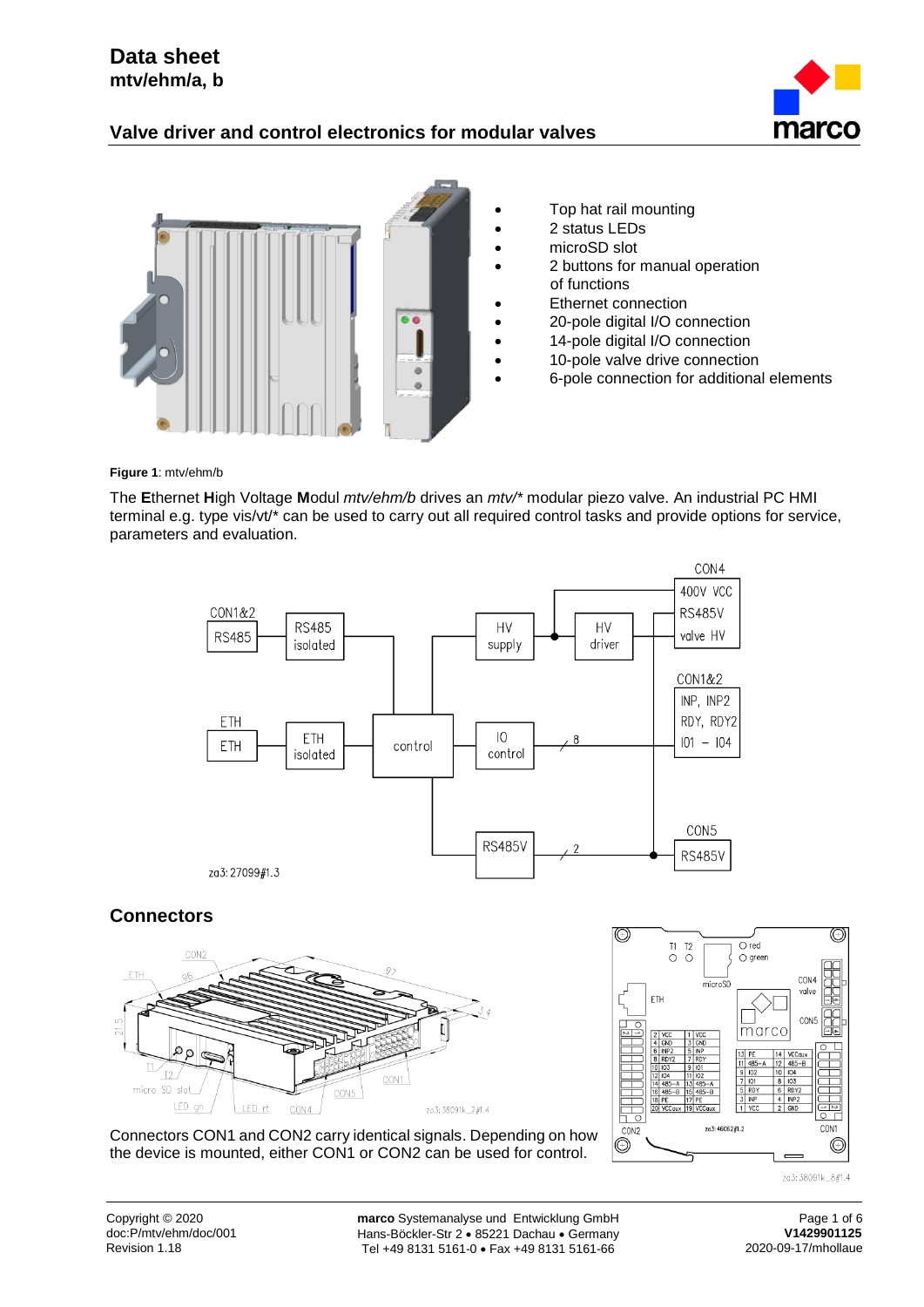

| <b>Name</b>      | <b>Function</b>                        | <b>Counterpart</b>                  |
|------------------|----------------------------------------|-------------------------------------|
| CON1             | control / evaluation                   | Phoenix 1790344 DFMC 1,5/7-STF-3,5  |
| CON <sub>2</sub> | control / evaluation                   | Phoenix 1790373 DFMC 1,5/10-STF-3,5 |
| CON <sub>4</sub> | marco piezo valve                      |                                     |
| CON <sub>5</sub> | marco peripheral (e.g. heating system) |                                     |
| ETH.             | Ethernet                               | Standard RJ 45                      |



**ATTENTION**! The CON1 - CON2 connecting lines are designed for maximum 50 mA. We strongly recommend using only one of these connectors: CON1 or CON2. Damaged connecting lines are not covered by warranty.

## **Signal description CON1 and CON2**

| <b>Signal</b>    | <b>Default function</b>       | <b>Description</b>                        |
|------------------|-------------------------------|-------------------------------------------|
| <b>VCC</b>       | supply voltage                | 24 V nominal                              |
| <b>VCCaux</b>    | auxiliary voltage 5-24V       | HV emergency supply                       |
| <b>GND</b>       | reference potential           |                                           |
| <b>INP</b>       | input: pulse trigger          | triggers rising edge                      |
| INP <sub>2</sub> | input: heater starter         | for hot melt systems                      |
| <b>RDY</b>       | output: ready for operations  |                                           |
|                  | and at target temperature     | for hot melt systems                      |
| RDY <sub>2</sub> | output: error state           | active low indicates errors               |
| IO <sub>1</sub>  | output : valve temperature OK | active high indicates OK                  |
| IO <sub>2</sub>  | input: ConfActivate trigger   | triggers rising edge                      |
| IO <sub>3</sub>  | reserved                      |                                           |
| IO <sub>4</sub>  | reserved                      |                                           |
| RS485-A (P)      | RS485 slave line A            | galvanically isolated                     |
| RS485-B (N)      | RS485 slave line B            | galvanically isolated                     |
| <b>PE</b>        | <b>Protective Earth</b>       | housing potential isolated from GND to be |
|                  |                               | connected in the system                   |

# **Pin assignments**

Front view of the device connector.

### **CON1 CON2**

|  |  | $\frac{1}{2}$ $\frac{1}{2}$ $\frac{1}{2}$ $\frac{1}{2}$ $\frac{1}{2}$ $\frac{1}{2}$ $\frac{1}{2}$ $\frac{1}{2}$ $\frac{1}{2}$ $\frac{1}{2}$ |  |  |
|--|--|---------------------------------------------------------------------------------------------------------------------------------------------|--|--|
|  |  | 9  7  5  3                                                                                                                                  |  |  |

za3: 38091k\_3#1.4

| Pin | <b>Signal</b>    | Pin | <b>Signal</b>                    |
|-----|------------------|-----|----------------------------------|
|     | <b>VCC</b>       | 8   | IO <sub>3</sub>                  |
| 2   | <b>GND</b>       | 9   | IO <sub>2</sub>                  |
| 3   | <b>INP</b>       | 10  | IO4                              |
|     | INP <sub>2</sub> | 11  | RS485-A (P)                      |
| 5   | <b>RDY</b>       | 12  | $\overline{\text{RS}485}$ -B (N) |
| 6   | RDY <sub>2</sub> | 13  | PE                               |
|     | IO1              | 14  | <b>VCCaux</b>                    |

| ─   20   18   18   14   12   10   8   6   4   2   -  <br>○   19   19   13   11   9   7   5   3   1   ○ | zg3:38091k 4#1.4 |
|--------------------------------------------------------------------------------------------------------|------------------|
|                                                                                                        |                  |

| Pin            | <b>Signal</b>    | Pin | <b>Signal</b>   |
|----------------|------------------|-----|-----------------|
| 1              | <b>VCC</b>       | 11  | IO <sub>2</sub> |
| 2              | <b>VCC</b>       | 12  | IO <sub>4</sub> |
| $\overline{3}$ | <b>GND</b>       | 13  | RS485-A (P)     |
| 4              | <b>GND</b>       | 14  | RS485-A (P)     |
| 5              | <b>INP</b>       | 15  | RS485-B (N)     |
| 6              | INP <sub>2</sub> | 16  | RS485-B (N)     |
| $\overline{7}$ | <b>RDY</b>       | 17  | PE              |
| 8              | RDY <sub>2</sub> | 18  | PE              |
| 9              | IO <sub>1</sub>  | 19  | <b>VCCaux</b>   |
| 10             | IO3              | 20  | <b>VCCaux</b>   |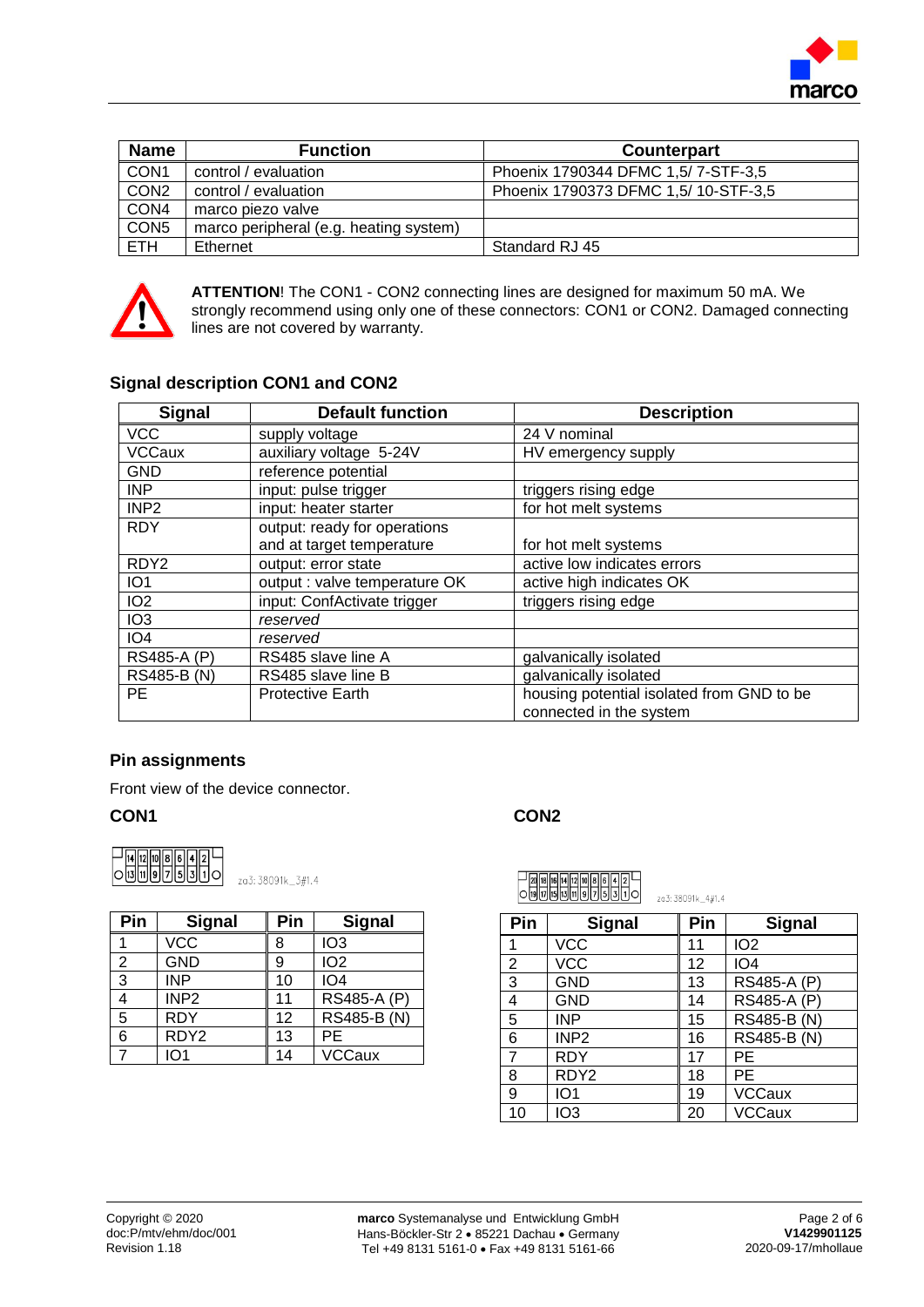

## **CON4 CON5**



 $\sqrt{514}$  $211$ 

za3: 38091k\_6#1.4

| Pin | <b>Signal</b>   | Pin | <b>Signal</b> |
|-----|-----------------|-----|---------------|
|     | <b>400V VCC</b> | 6   | RS485-A (P)   |
|     | Ventil-HV       |     | <b>GND</b>    |
| ว   | GND             | 8   | RS485-B (N)   |
|     | VCC enabled     | 9   | heater        |
|     | PF              | 10  | 24V VCC       |

| Pin | <b>Signal</b> | Pin | <b>Signal</b> |
|-----|---------------|-----|---------------|
|     | 24V VCC       |     | RS485-A (P)   |
|     | <b>GND</b>    | b   | GND           |
|     |               | 6   | RS485-B (N)   |

For descriptions of signals on CON4 and CON5 please refer to the data sheet of the connected device.

### **ETH**

Standard 100BASE‑T 802.3 Ethernet suitable for auto 10/100MBit, auto MDI-X and PPT.

### **IO options**

Electrical characteristics of the input/output lines

| Logic                      |                   |  |  |  |
|----------------------------|-------------------|--|--|--|
| input low                  | max. 4.5 V        |  |  |  |
| input high                 | min. 9.0 V        |  |  |  |
| input hysteresis           | typ. 3.0 V        |  |  |  |
| input frequency            | max. 14 kHz       |  |  |  |
| input resistance           | typ. 30 $k\Omega$ |  |  |  |
| output type                | <b>PNP</b>        |  |  |  |
| output current per channel | max. 0,25 A       |  |  |  |

| Analogue          |                        |  |  |
|-------------------|------------------------|--|--|
| analogue input    | min. 0 - max. 14.5 V   |  |  |
| analogue output   | min. 0 - max. 10.2 V   |  |  |
| output current    | max. 10 mA             |  |  |
| output resistance | 100 $\Omega$           |  |  |
| output type       | PNP, 30 $k\Omega$ load |  |  |

The inputs and outputs of the component assembly can take on different IO functions as required by the customer. The following tables provide an overview of the possible IO options of the individual pins. This is only possible in combination with a vis/vt\* HMI terminal.

| <b>Function</b><br><b>Signal</b> | <b>24V</b><br>out | <b>24V</b><br>in | <b>ANA</b><br>out | <b>ANA</b><br>in |
|----------------------------------|-------------------|------------------|-------------------|------------------|
| <b>INP</b>                       |                   | x                |                   | x                |
| INP <sub>2</sub>                 |                   | X                |                   | x                |
| <b>RDY</b>                       | x                 |                  |                   |                  |
| RDY <sub>2</sub>                 | X                 | x                |                   |                  |
| IO <sub>1</sub>                  | x                 | x                |                   |                  |
| IO <sub>2</sub>                  | X                 | X                |                   | x                |
| IO <sub>3</sub>                  | $x *$             | x                | x                 |                  |
| IO4                              | $x *$             | X                | X                 |                  |



............<br>optiona

\*Additional outputs available from rel. 2.0 on.

### **Controls**

*mtv/ehm/b* has two operating buttons for simple tasks and two status indicator LEDs.

#### **LEDs**

|       | LEDs               | <b>Description</b>      |
|-------|--------------------|-------------------------|
| red & | blinks alternately | initialisation          |
| green |                    |                         |
| red   | blinks             | not ready for operation |
| green | blinks             | ready for operation     |
| green | flashes            | pulse is triggered      |

Copyright © 2020 **marco** Systemanalyse und Entwicklung GmbH Page 3 of 6<br>
doc:P/mtv/ehm/doc/001 Hans-Böckler-Str 2 • 85221 Dachau • Germany **V1429901125** doc:P/mtv/ehm/doc/001 Hans-Böckler-Str 2 85221 Dachau Germany **V1429901125** Tel +49 8131 5161-0 · Fax +49 8131 5161-66

output

input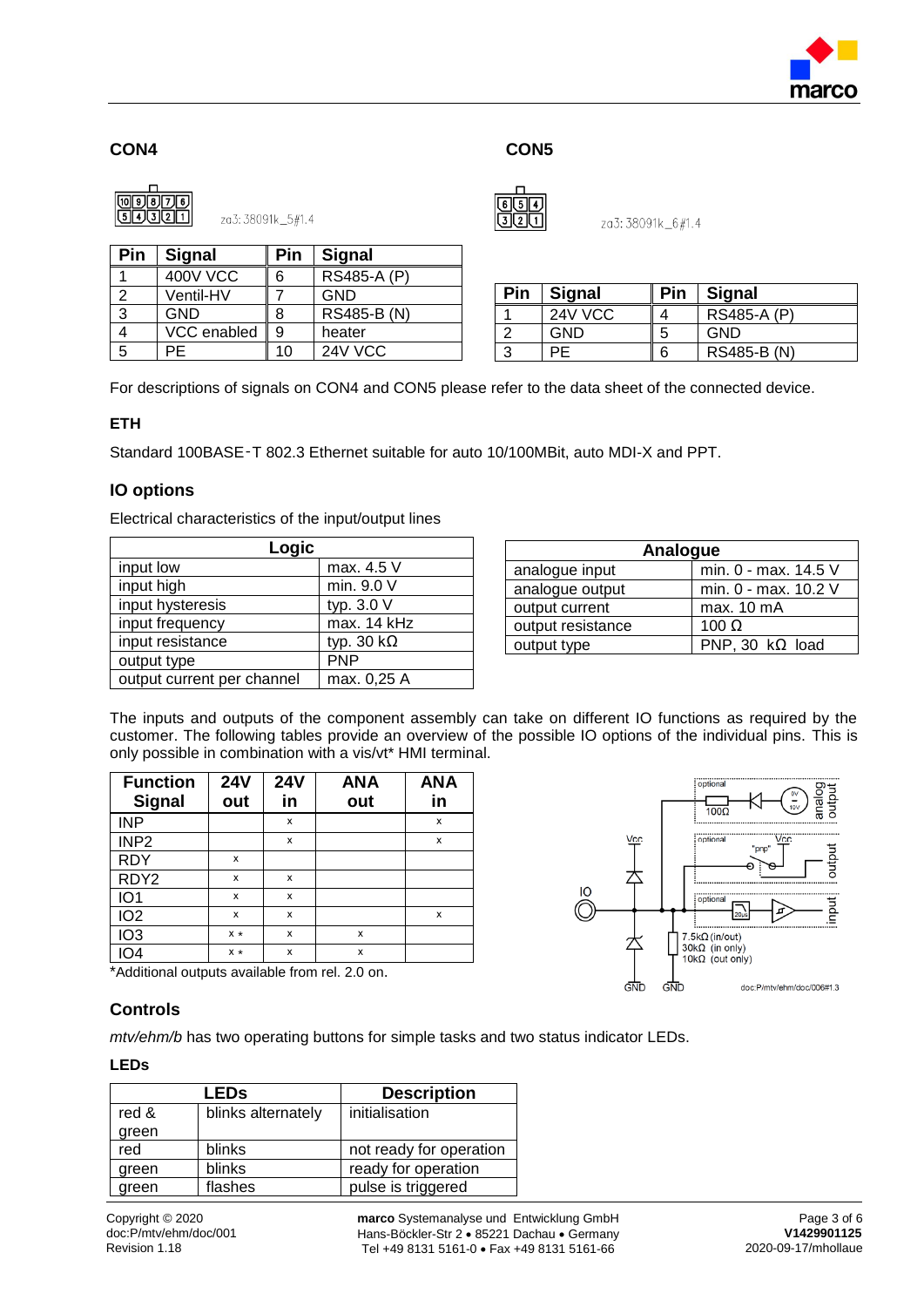

## **Buttons**

The mtv/ehm has 2 physical push buttons T1 and T2. The buttons can be assigned to one of several actions via IOMapping if required.

Optionally the green LED can be assigned to a different action via IOMapping. Please see HMI VisTwo documentation.

## **Technical data**

| Supply voltage                    | 24V ±10%            | nominal            |
|-----------------------------------|---------------------|--------------------|
| Current consumption               | 75mA                | idle current       |
|                                   | $+250$ mA max.      | via IOs, each      |
|                                   | $+2.5$ A max.       | via CON4           |
|                                   | $+2.5$ A max.       | via CON5           |
| Power failure HV emergency supply | approx. 10 mins     | valve stays closed |
| <b>Dimensions</b>                 | 97 mm               | length             |
|                                   | 96 mm               | width              |
|                                   | $21 \text{ mm}$     | height             |
| Weight                            | $0.37$ kg           |                    |
| Operating temperature             | $+5$ °C to $+50$ °C |                    |
| Storage temperature               | -20 °C to +70 °C    |                    |
| Degree of protection              | <b>IP30</b>         |                    |

# **Compatability with ase/pcs/4/gb\***

*mtv/ehm/b* can be used as a compatible replacement for control units type *ase/pcs/4/gb\** . The assignment of the signals to the 15-pole D-Sub connector pins can be seen in the table below:

| Pin            | <b>Designation</b> | <b>Direction</b> | Value range         | <b>Description</b>                                                                                | <b>Signal on</b><br>mtv/ehm/b |
|----------------|--------------------|------------------|---------------------|---------------------------------------------------------------------------------------------------|-------------------------------|
| 1              | Tsoll              | ANA in           | 0.10V               | target temperature 10 $V = > 200^{\circ}$ C                                                       |                               |
| $\overline{2}$ | Agnd               |                  |                     |                                                                                                   | <b>GND</b>                    |
| 3              | Usoll              | <b>In</b>        | 0/24V               | trigger input; resistance<br>approx. 35 kOhm                                                      | <b>INP</b>                    |
| 4              | Gnd                |                  |                     |                                                                                                   | <b>GND</b>                    |
| 5              | Tok                | SPS out          | 0/24V               | temperature                                                                                       | <b>RDY</b>                    |
| 6              | Grundst            | SPS in           | 24 V für >200<br>ms | error reset                                                                                       |                               |
| $\overline{7}$ | PwrOk              |                  | 24V 50 mA           | active, if supply voltage available                                                               |                               |
| 8              | reserved           |                  |                     | pin not connected                                                                                 |                               |
| 9              | DAC <sub>1</sub>   | ANA out          | 0.10V               | menu item can be set if available<br>(e.g. fine adjustment of pressure)                           |                               |
| 10             | Agnd               |                  |                     |                                                                                                   | <b>GND</b>                    |
| 11             | Temp_out           | ANA out          | 0.10V               | 10 V = = > 200 $^{\circ}$ C, if parameter<br>TempOut=1, otherwise as DAC1<br>menu item can be set |                               |
| 12             | <b>HzDis</b>       | SPS in           | $0/24$ V            | 24 V switches heater off                                                                          |                               |
| 13             | err                | SPS out          | $0/24$ V            | $0V == >$ malfunction                                                                             | RDY <sub>2</sub>              |
| 14             | dosOK              | SPS out          |                     |                                                                                                   |                               |
| 15             | extern 24 V        |                  |                     | additional power supply                                                                           |                               |

Further compatibility assignment possible on request.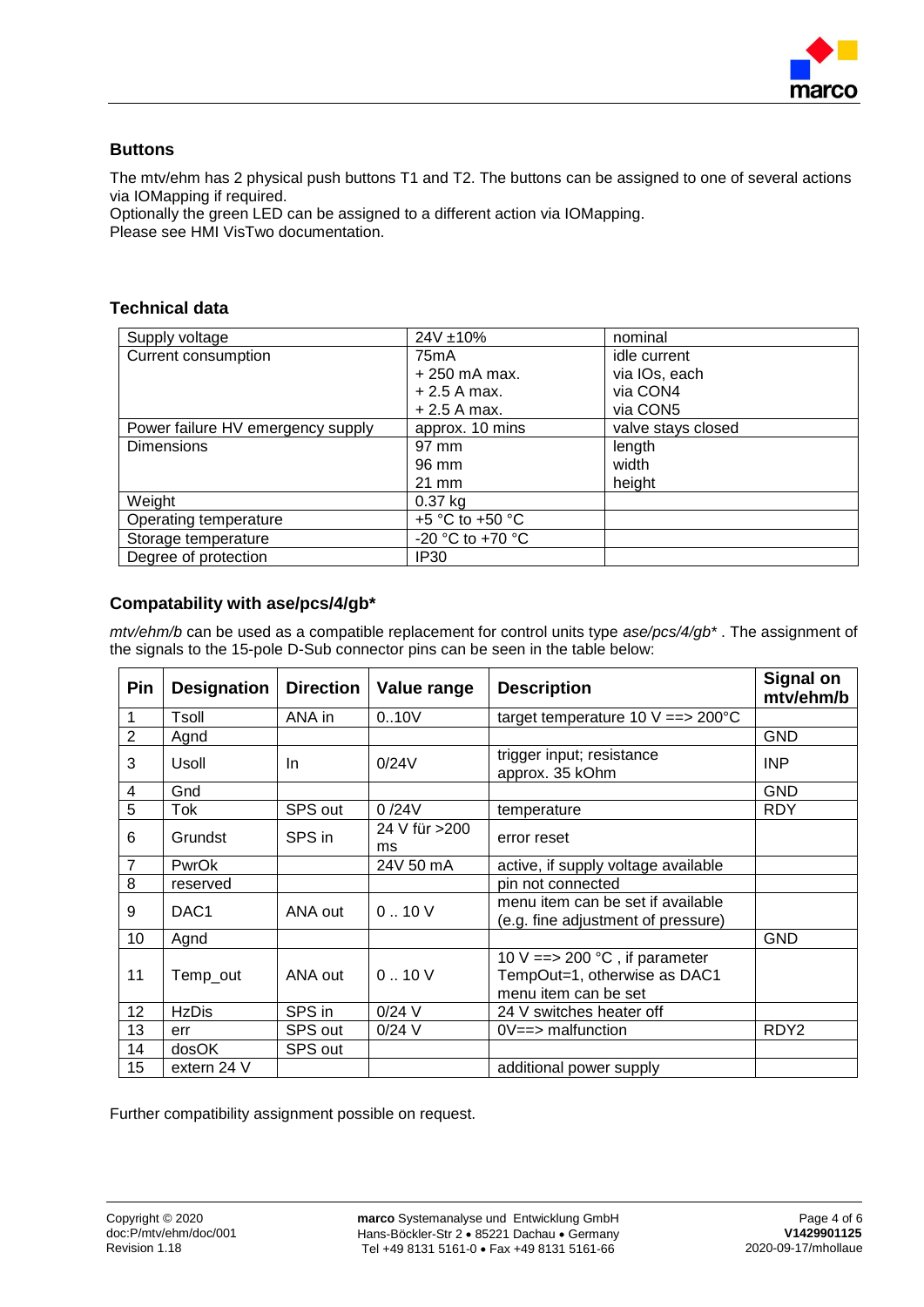

# **Technical drawing**



**Figure 2**: mtv/ehm/a, built-in version



**Figure 3**: mtv/ehm/b, stand-alone version

# **Connection examples for inputs**

Two example circuits for connecting an *mtv/ehm/b* using a single power supply and using multiple isolated power supplies.



When supplying power to *mtv/ehm/b* and an external control from different power supplies, the respective grounds have to be connected.